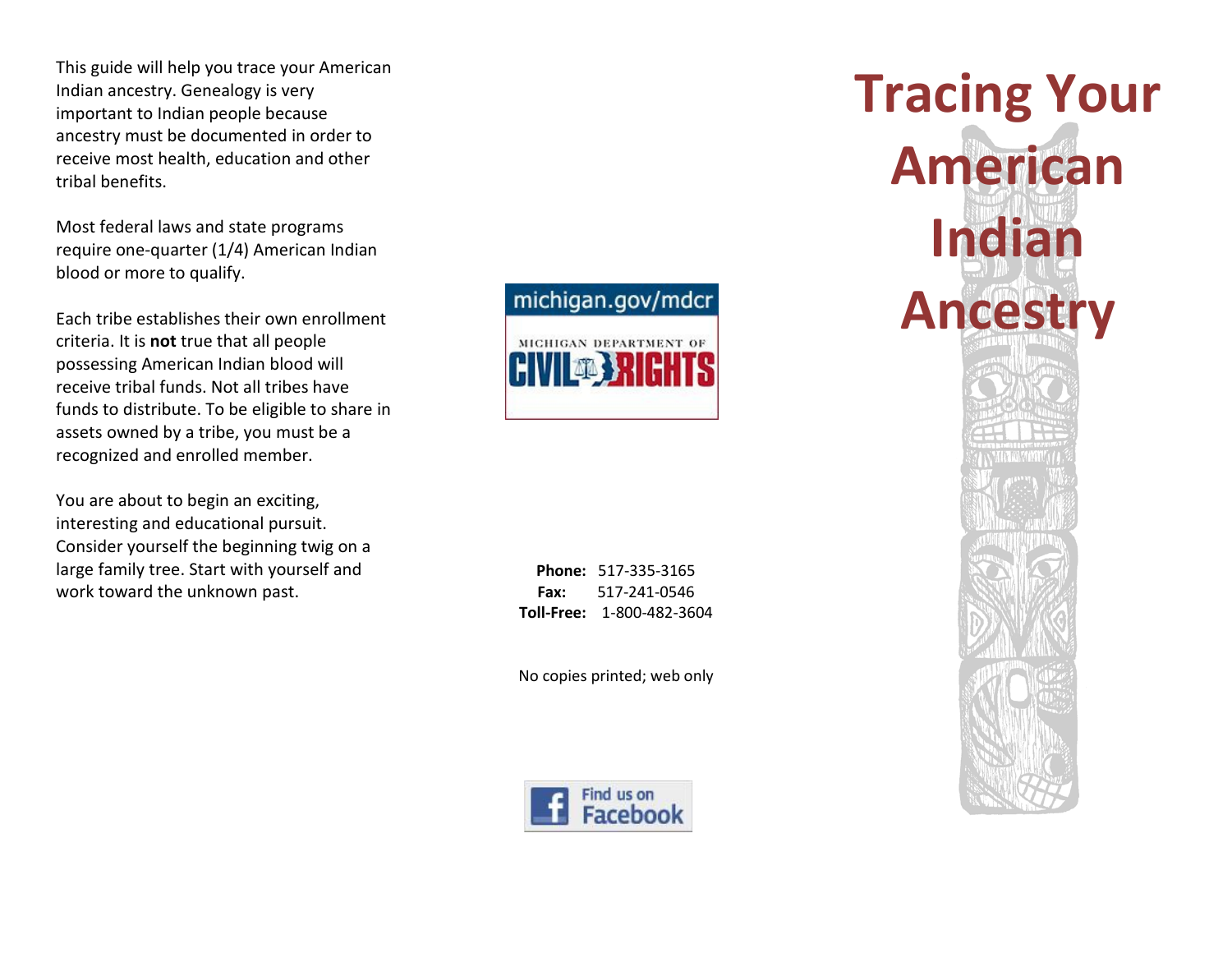# **Begin the process by filling out the attached family tree chart as well as you can.**

Going back three generations is usually enough: Yourself, your parents and your grandparents. Copies of birth and death certificates for these relatives can help by providing missing names on your family tree chart. These documents are available through the county clerk's office or vital records office where your family members were born or died.

# **It is important to know your tribal affiliation: Ottawa, Chippewa, Potawatomi, etc.**

The Bureau of Indian Affairs in Sault Ste. Marie, Michigan, may be able to confirm or identify your tribal affiliation if it is a **Michigan** tribe. If it is not a Michigan tribe, the Michigan Bureau will direct you to the appropriate Bureau of Indian Affairs Office.

The Bureau of Indian Affairs (BIA) area offices can do an initial search for free, help in determining blood quantum level and identify the tribe(s) in which you may be eligible to enroll. Written requests for help should include a cover letter asking for assistance, a family tree, and copies of birth and death certificates showing relationships on the family tree chart.

Send **Michigan** tribal affiliation requests to:

Bureau of Indian Affairs/Michigan Agency 2845 Ashmun Street Sault Ste. Marie, MI 49783 Phone: 906-632-6809 Toll-Free: 877-659-5028 Fax: 906-632-0689



**Note:** You may be eligible to enroll in more than one tribe. If so, you need to determine which tribe you are interested in enrolling in based on services available, location and family history values. You **cannot** enroll in more than one federally-recognized tribe. **Contact the tribal certifier or enrollment office and ask for their application forms.** 

**Tribes will certify you upon confirming your blood line with their tribal records, including treaty and annuity rolls.** It may be helpful to indicate if other family members are already members of the tribe. The tribal office will contact you if you need to give them more information.

**In cases of adoption, the Bureau of Indian Affairs will make third-party requests to** 

**get ethnic information from your records, and help you with your tribal certification. It is very important to keep copies of all your Indian ancestry information and photocopy whenever possible.**

# *Getting Started on Your Family Research*

Using the attached family tree, begin with yourself and work back to your parents, grandparents and so on. Write their full names, maiden names, tribal affiliation, other names they are known by, brothers and sisters, dates or approximate dates and places of birth, marriage and death.

Following these steps will save you time.

#### *Step 1−Home Sources*

- Talk with immediate family
- Check family records

See how much of the family tree chart you can fill in using home sources. These include:

#### Baby books;

Diaries, journals and letters; Certificates of birth, marriage and death; Marriage announcements; Church records; Memorial cards; Military records; Family bibles; Medical records; Previous family tree charts;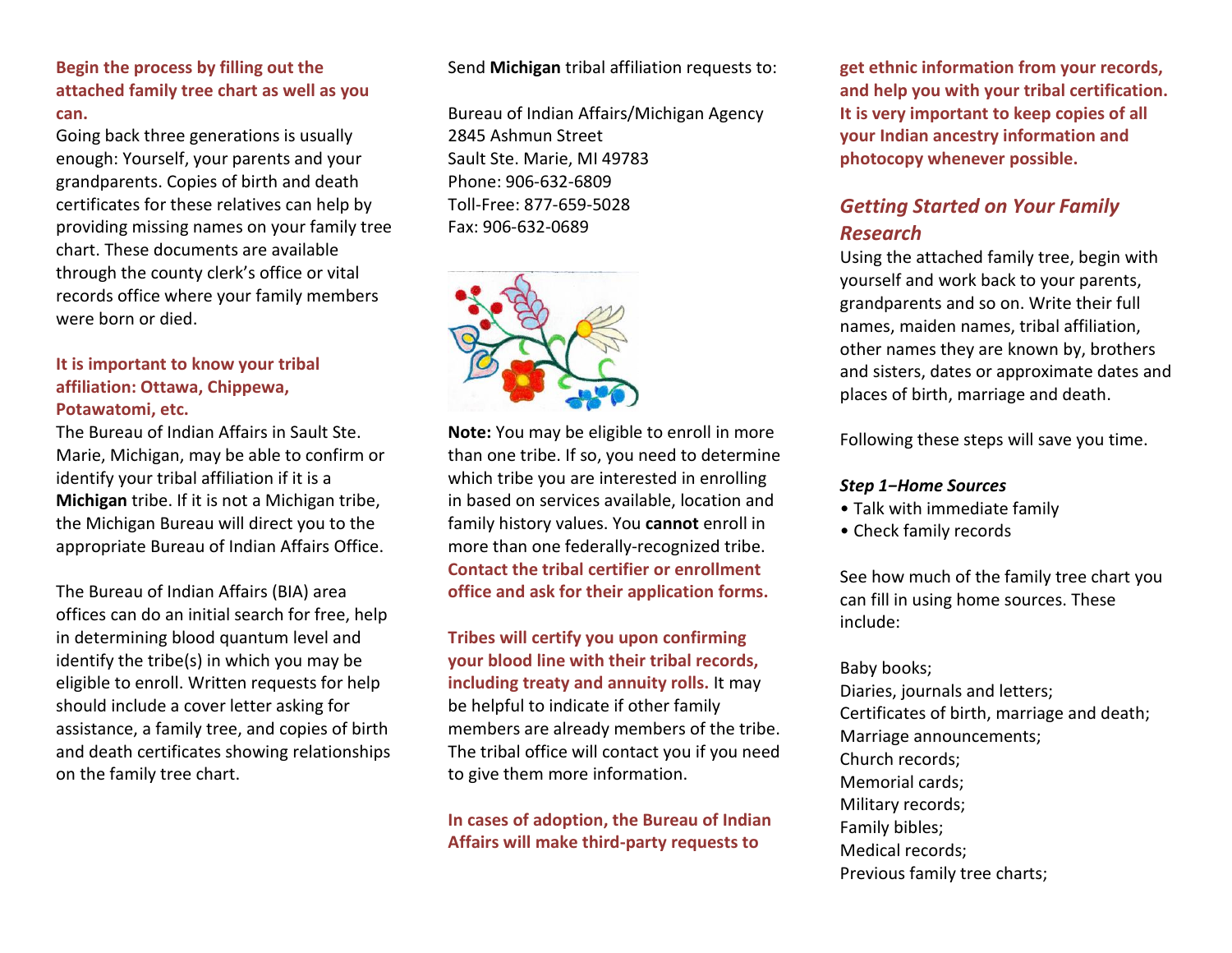Newspaper clippings; Family traditions; School records; Identified family photo albums; Scrapbooks; and Information from immediate family.

## *Step 2−Contact Relatives*

- Talk with other relatives
- Check on research or tribal certifications done in the past by other family members

Ask relatives to help you fill in the blank spots on your family tree. Be specific about what information you need. You may only want direct line ancestry information and not all relatives in general. A self-addressed,



stamped envelope or phone call may help older family members answer more easily.

Talk to relatives on both sides of your family, in person if possible, starting with the oldest relatives. Often, they can give a lot of information.

Take notes during your visits/phone calls. Find out where they lived, the relationships or bloodlines, what tribe and what clan, when they moved to different places, if they married and who, date of birth, if they belonged to a church, if they served in the military, what their maiden name was, and so on. If exact dates aren't known,

approximate dates will help. Also, get contact information for other living relatives.

Concentrate on direct bloodlines to save time, that is: parents, grandparents, great grandparents. If you are doing a complete family history, you may want to include cousins, aunts, uncles and their children. Knowledge about these family members may help you track down your bloodlines. If the blood degree is known, indicate that on the family tree chart.

When you work on your family tree chart, record your source of information and put a date on it.

# *Step 3–Vital Records*

• Get vital records (birth, marriage and death certificates). These were usually recorded at the county level and are available from:

State of Michigan Vital Records Office 201 Townsend Street Capital View Building, 3rd Floor Lansing, MI 48913

Hours: Monday-Friday, 8-5 except state holidays

General Information: 1-517-335-8656 Email: [VRCustomerService@michigan.gov](mailto:VRCustomerService@michigan.gov) Website: [www.michigan.gov/mdch](http://www.michigan.gov/mdch)

They can also help you with other states' vital records contact information.

# *Step 4−Visit Libraries and Other Sources*

- Visit libraries, genealogy groups, etc.
- Contact depositories containing Indian genealogy information

A visit to a large library may help you. A librarian will be able to direct you to the library's American Indian Records.

The following are available for you to trace your family names back to these documents:

- Annuity and treaty rolls;
- Census rolls from 1890, 1900 and 1910 are indexed and give names, ages and location of birth;
- Military and tax rolls;
- Land and allotment records;
- Indian agent reports and field notes;
- Indian school records;

• Indian cemeteries have information from before the state kept records (check with cemetery keepers);

- County records deeds and wills;
- Missionary records

The libraries in Michigan with extensive American Indian genealogical collections are:

• Bently Historical Library, University of Michigan, Ann Arbor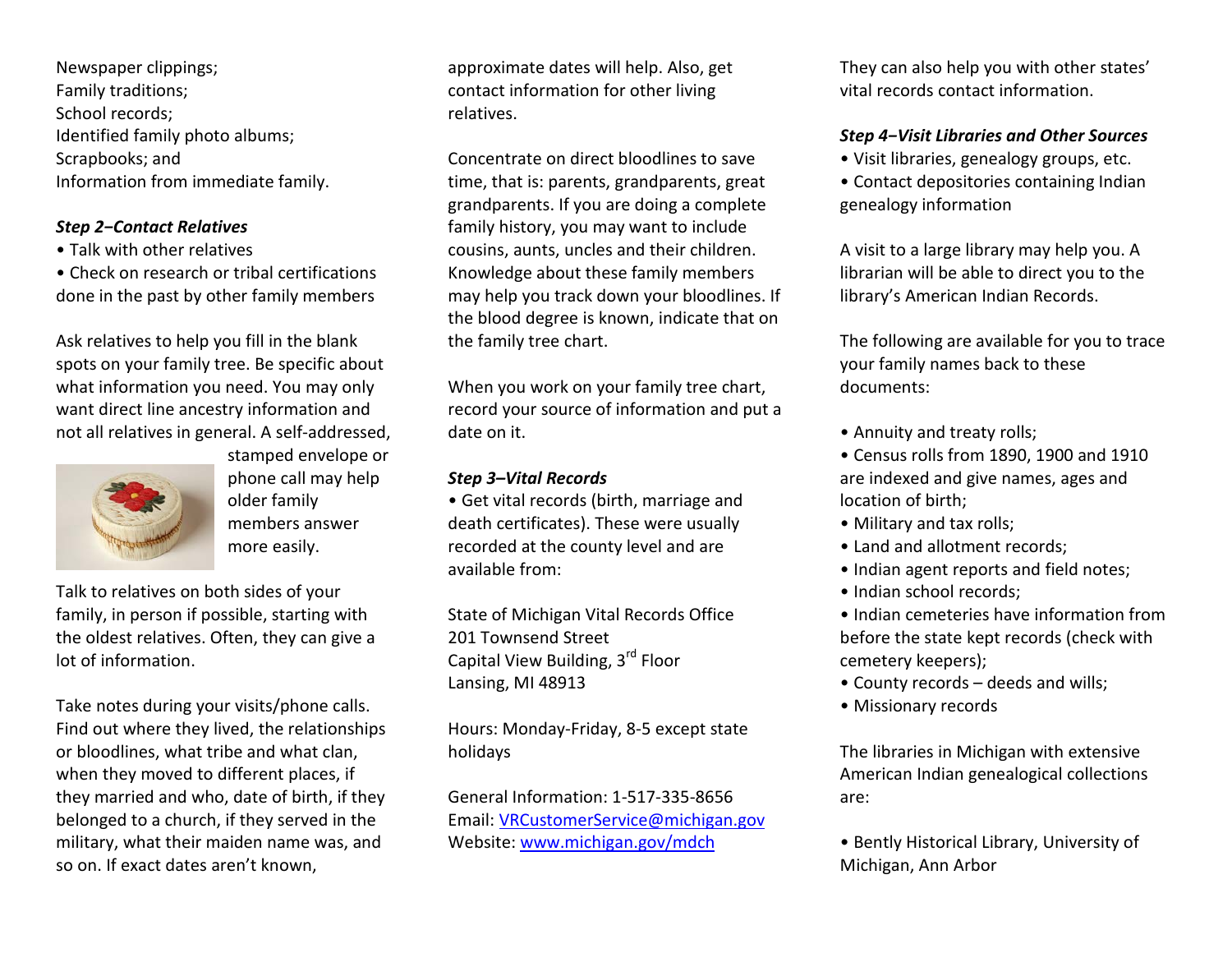- Burton Collection, Detroit Public Library
- Central Michigan University, Mt. Pleasant
- Flint Public Library
- Grand Rapids Public Library
- Hoyt Public Library, Saginaw
- Library of Michigan, Lansing
- Michigan State University, East Lansing

There are other libraries with smaller collections. They will help and refer you on request; write or call them for help:

- Bay City Public Library
- Bayliss Library, Sault Ste. Marie
- Bishop Baraga Archives, Marquette
- Grace A. Dow Library, Midland
- Hackley Public Library, Muskegon
- Kalamazoo Public Library
- Mark Osterlin Library, Northwestern Michigan College, Traverse City
- Monroe County Library, Monroe
- Owosso Public Library

Another source of information is your local genealogical association, a group of researchers with a common interest in family research. They exchange information, teach beginning classes and hold informational workshops. To locate a society or professional genealogist by county, contact your library or check the Library of Michigan. Go to:

[www.michigan.gov/libraryofmichigan/](http://www.michigan.gov/libraryofmichigan/) and click on Family History.

#### *Final Tips*

• During the middle 1880s, many Indian people took English names for various reasons. You may notice that within the same family, brothers and sisters were given different last names. When names were written down by others, there could have been misspellings.

• A genealogical rule to remember is to write dates by day, month and year. Always spell out the month with a three letter abbreviation and write out the year, as usually you will be working with more than one century. For example, 2/6/34 may mean February 6 or June 2, 1934 or 1834. Whereas 2 Jun 1934 leaves no doubt as to what is meant. Always separate two sets of numbers with a written word.

• Use a pencil to work on your family tree chart and black ink for the final copy when the information is 'proven'. Blue ink is not permanent.

• Information is considered a primary source when photocopied. This also eliminates errors that can happen when information is hand-copied.



# **Depositories Containing Records of American Indian Genealogy**

#### **Ancestry.com**

[www.rootsweb.ancestry.com](http://www.rootsweb.ancestry.com/)

# **Bureau of Indian Affairs**

[www.bia.gov/WhereisMy/index.htm](http://www.bia.gov/WhereisMy/index.htm)

# **Church of Jesus Christ of Latter-day Saints\*** [https://familysearch.org](https://familysearch.org/)

## **National Archives**

[www.archives.gov/research/native](http://www.archives.gov/research/native-americans)[americans](http://www.archives.gov/research/native-americans)

## **People of the Three Fires**

[www.rootsweb.ancestry.com/~minatam](http://www.rootsweb.ancestry.com/~minatam)

# **The US GenWeb Project**

[www.usgenweb.org](http://www.usgenweb.org/)

\*They have records prior to state records. Even if records were destroyed, they may be available here. They also have early Canadian census data.

This is a general guide to get you started in gathering family information. Researching genealogy is like being a detective and solving a mystery, and it can become a very interesting and fascinating pursuit. Good luck!